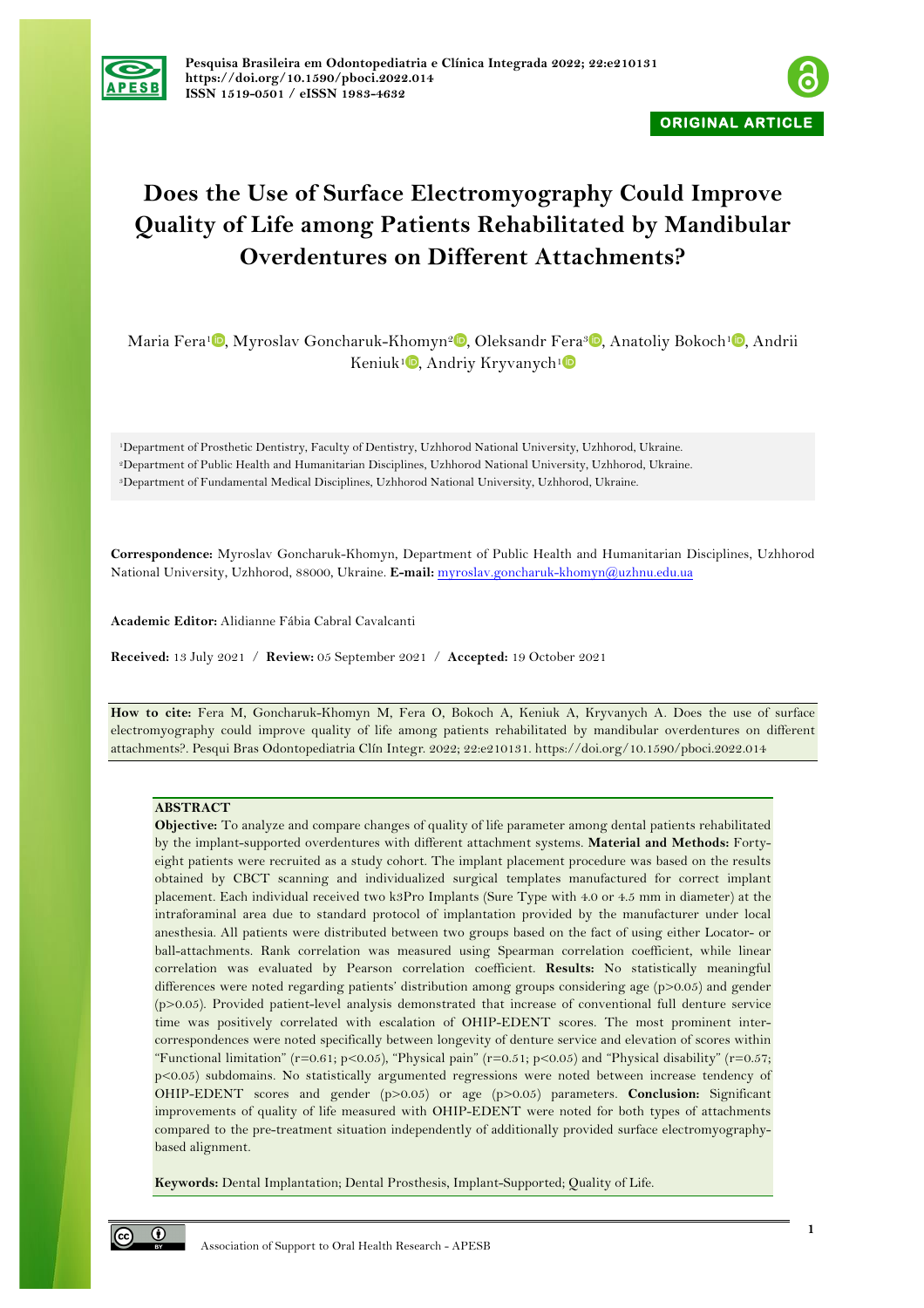### **Introduction**

Dental implants significantly improve quality of life among patients rehabilitated with implantsupported overdentures comparedcompared to the outcomes registered among conventional full removable dentures users [1]. Moreover, patients rehabilitated by implant-supported overdentures reported a higher level of oral satisfaction, which was indirectly associated with their scaled-up contentedness regarding obtained treatment results [1]. Systematic review highlighted the superiority of non-splinted mandibular overdentures for dental rehabilitation of patients with full edentulism compared to conventional complete dentures due to the obtained efficiency levels, satisfaction grades and quality of life parameters  $\lceil 2 \rceil$ .

Results of previous studies demonstrated that registered level of masticatory performance obtained after prosthetic treatment was related not only with objective influential factors (number of residual teeth and occlusal units) but also with several subjectively affiliated values (mastication satisfaction, impact on quality of life and masticatory ability) [3]. Based on that, it may be resumed that not only functionally registered or instrumentally diagnosed criteria may be applicable for grading results of prosthetic rehabilitation with implant-supported overdentures, but quality of life parameter in different ways also represents individually oriented criteria of treatment success among patients with full edentulism.

Nevertheless, in the review published in Cochrane Database of Systematic Reviews, it was stated that there is a deficiency of evidence regarding relative effectiveness of different attachment systems used for implant-supported overdentures in means of such criteria as patient's satisfaction and preferences, maintenance need and cost-performance ratio [4]. Considering tremendous changes in dental status among patients who transferred from full edentulism state to implant-based rehabilitated state, there is an on-going need for complex treatment optimization, which would support accelerated patient adaptation to the new functional possibilities [5,6]. Surface electromyography represents an effective method used for the normalization of masticatory muscle balance with different treatment objectives [7-9], but there is a lack of literature data regarding implementation of such an approach specifically into clinical implant practice.

The null hypothesis was formulated as follows: correction of masticatory muscles balance under surface electromyography supervision during implant overdenture try-in phase would not affect the outcome of using overdentures with Locator and ball attachments in means of quality of life parameters changes among dental patients.

To analyze and compare changes of quality of life parameter among dental patients rehabilitated by the implant-supported overdentures with different attachment systems while controlling masticatory muscles balance using surface electromyography.

# **Material and Methods**

Study Design and Sample Formation

The research was designed a longitudinal study provided on the base of University Dental Clinic (Uzhhorod National University, Faculty of Dentistry, Uzhhorod, Ukraine). The patients' cohort was formed out of a number of dental patients who presented with full mandibular edentulism requiring prosthetic rehabilitation using implant-supported overdenture. Following parameters were used as inclusion criteria during realization of study: 1) age of patients over 18 years (minimally required age for legal agreement to participate in the clinical study); 2) full mandibular edentulism; 3) presence of natural teeth or any kind of fixed denture at the maxilla that support normal functioning of maxillary dentition; 4) absence of any somathopathologies that potentially could compromise outcome of implant treatment; 5) sufficient amount of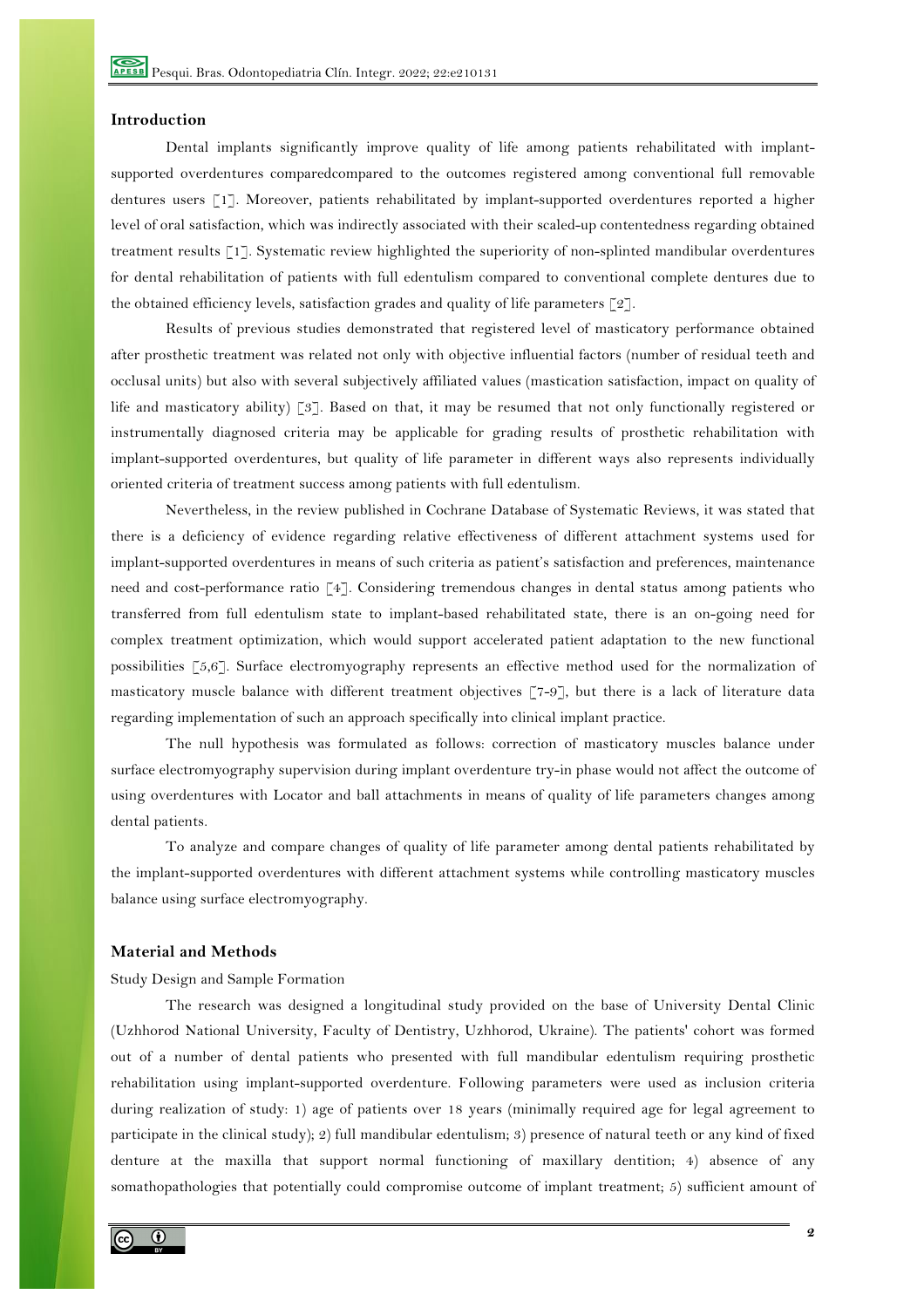bone volume within the mental region for implant placement; 6) ongoing use of conventional full removable denture at mandible; 7) personal agreement of patient evidenced by patients signed consent form to take part in the present study considering all aspects of its design. Exclusion criteria included: 1) full maxilla edentulism; 2) single teeth presented on maxilla, amount of which compromise normal maxillary dentition functioning; 3) presence of full or partial removable denture on the maxilla; 3) presence of any allied pathology or habit that may compromise the result of implant osseointegration; 4) deficiency of bone volume within the projection of future implant placement that requires bone augmentation procedure; 5) disagreement of the patient to take part in the study due to the personal non-compliance with some of the study design aspects.

Considering specific inclusion and exclusion criteria, 48 patients were recruited as a study cohort. The implant placement procedure was based on the results obtained by CBCT scanning and individualized surgical templates manufactured for correct implant placement. Each individual received two k3Pro Implants (Sure Type with 4.0 or 4.5 mm in diameter) at the intraforaminal area due to standard protocol of implantation provided by the manufacturer under local anesthesia. All implants placement procedures were provided by the same experienced surgeon properly certified for implant treatment. Right after implant installation, healing abutments were placed over intraosseous fixture, and full mandibular dentures that were previously used by patients were adapted using resilient liner [10-13].

Three months after the surgical phase of rehabilitation, either Locator- or ball-attachments were installed over previously placed implant screws. All patients were distributed between two groups based on the fact of using either Locator- or ball-attachments. Distribution of patients between Locator- and ballattachments groups was based on the personal patient's agreement regarding the use of different attachments designs while taking into account specific features of each analyzed clinical situation, financial aspects and technical issues. Due to the above-mentioned factors, Locator-attachment group was formed out of 28 patients and ball-attachment group – out of 20 patients. Height of abutment was chosen due to the present thickness of surrounding soft tissue, and males' part was chosen considering measured angulation of each inserted implant [10,12]. Processing of denture caps into the overdenture was held by the direct method following manufacturer's instruction [10,12] (Figure 1A-E).



**Figure 1. (A) Installed ball-attachments; (B) Implant-based overdenture designed for ball-attachments; (C) Installed Locator-attachments; (D) Locator-attachments; and (E) Implant-based overdenture designed for Locator-attachments.**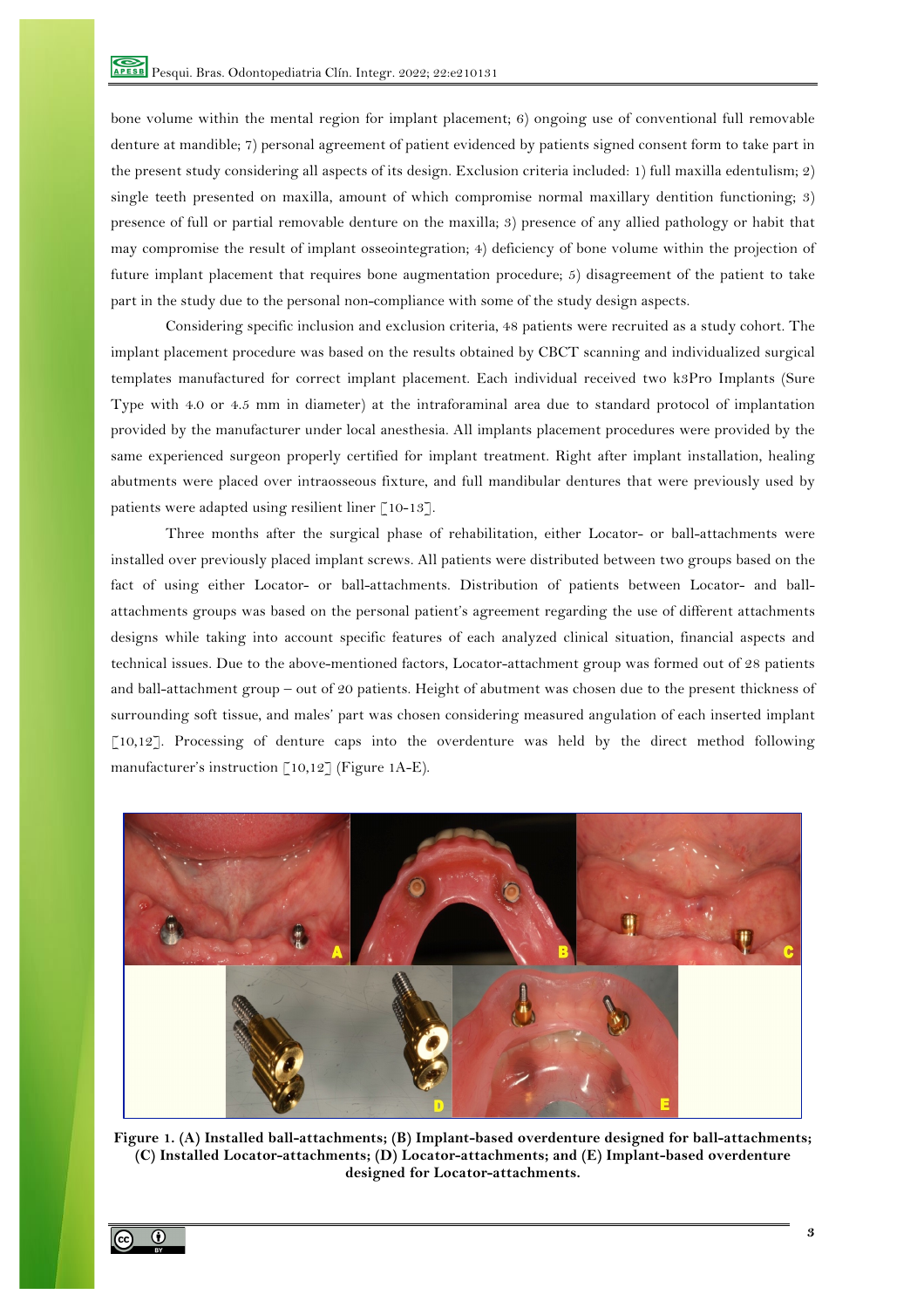The prosthetic phase of rehabilitation included the formation of bilateral balanced occlusion. But in each group, half of patients were randomly assigned for the surface electromyography controlling procedure during denture construction try-in with further denture occlusal correction for reaching the most balanced correspondence between left and right temporal and masticatory muscles. Surface electromyography evaluation was provided with the use of a Teethan device (BTS S.p.A., Garbagnate Milanese, Italy) due to the previously described protocol with analysis of such targeted parameters as the symmetry of contraction within homological pair of masticatory muscles (POC-index), asymmetry between left and right sides (ASIM-index), and mandibular torsion index (TORS-index) [14]. Normalization of above-mentioned parameters by occlusal correction supports an establishment of approximal equilibrium between left and right sides temporal and masseter muscles.

Another half of patients in each group was not undergoing above-mentioned procedure and correction of occlusal interrelation among them was done due to the results of bite tracing with articulating paper. This way, four final groups were formed: Locator-attachment SE (Group 1A) (group of patients with overdentures installed over Locator-attachments among which occlusal correction was held under the control of surface electromyography) – 14 patients, Locator-attachment non-SE (Group 1B) group (group of patients with overdenture installed over Locator-attachments among which occlusal correction was held due to the results of bite tracing with articulating paper) – 14 patients, ball-attachment SE (Group 2A) group (group of patients with overdenture installed over ball-attachments among which occlusal correction was held under the control of surface electromyography) – 10 patients, and ball-attachment non-SE (Group 2B) (group of patients with overdenture installed over ball-attachments among which occlusal correction was held due to the results of bite tracing with articulating paper) – 10 patients.

# Data Collection

Before receiving any intervention, each patient from the study cohort was evaluated with the use of OHIP-EDENT questionnaire to verify how the translation from conventional removable denture to the implant-retained overdenture could potentially improve oral health-related quality of life (OHRQoL) under the conditions of using attachments of different design and implementing different approaches for occlusal correction.

Repeated evaluation of oral health-related quality of life (OHRQoL) was provided also 1 month and 12 months after definitive overdenture placement. OHIP-EDENT questionnaire composed of 19 questions categorized within seven domains, which include Functional Limitation (3 questions), Physical Pain (4 questions), Psychological Discomfort (2 questions), Physical Disability (3 questions), Psychological Disability (2 questions); Social Disability (3 questions), Handicap (2 questions) [15-17]. All 19 questions were reproduced from an originally developed questionnaire and translated into Ukrainian. Respondents answered each question to specify the frequency of each functional, social or emotional limitation occurring (5 points Likert scale): 0 – never, 1 – seldom, 2 – sometimes, 3 – fairly often, 4 – very often). As a result, range of possible summed OHIP-EDENT scores received among different domains varies between 0 and 76 points, while the higher summed value represents the lower grading for quality of life related to the condition of oral status [15-17].

Additionally, satisfaction with outcome oral status condition was measured by Oral Satisfaction Scale (OSS), which accompanied OHIP-EDENT to stratify patients' self-assessment of well-being regarding oral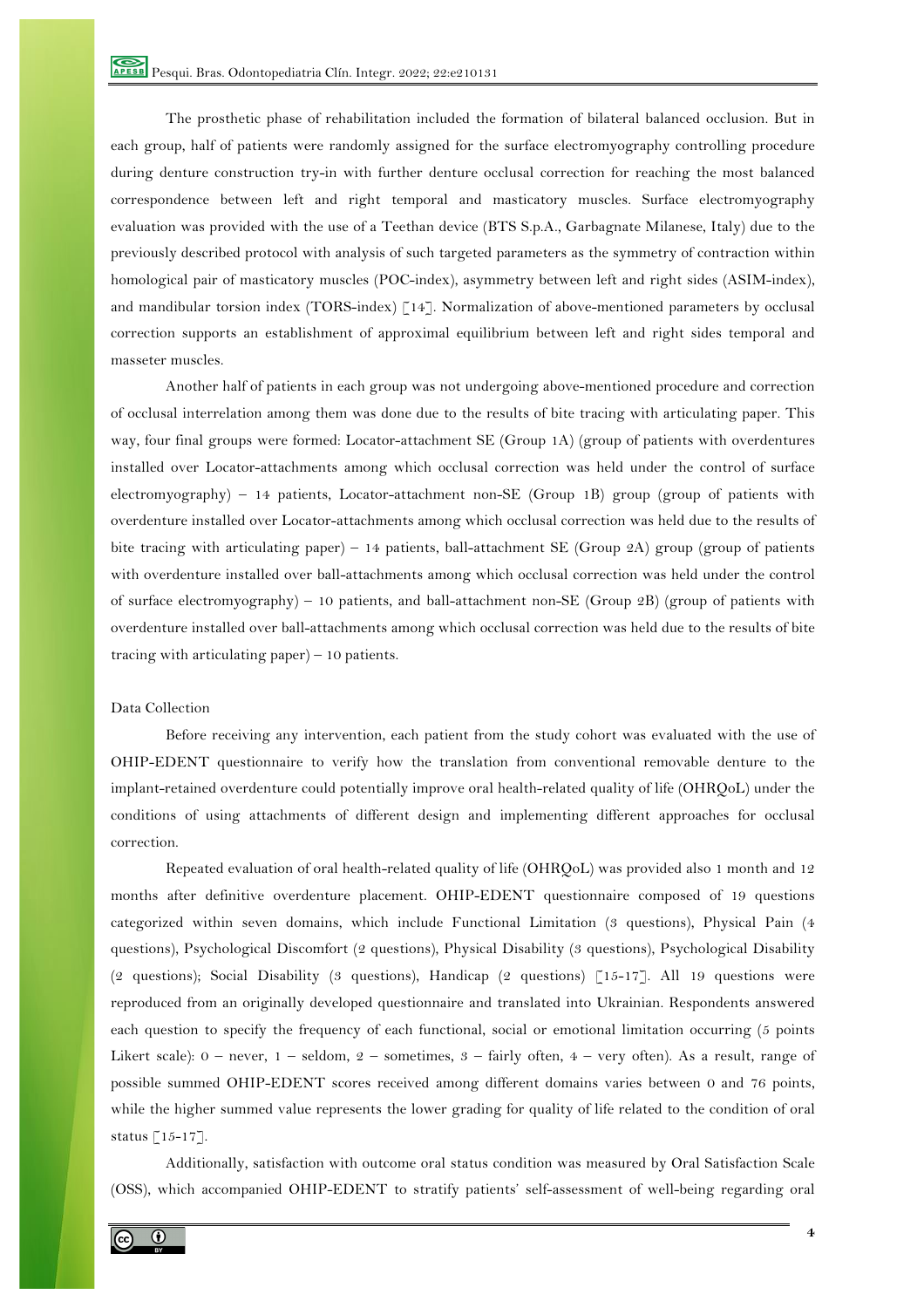changes [18]. In the present study, we used a modified Oral Satisfaction Scale that included the following aspects: provided implant treatment, provided prosthetic manipulation, chewing ability, adaptation to overdenture, phonetic function, esthetic parameters, comfort, hygiene maintenance of the denture, technical maintenance of the denture. In addition, 1-10 points grading scale was used for the evaluation of abovementioned aspects, with 1 representing total dissatisfaction and 10 standing for full satisfaction with received outcome. OSS evaluation was provided before any intervention during patient's usage of conventional full removable denture and 1 and 12 months after final overdenture placement among all groups.

The chewing ability of patients was measured with the use of chewing ability index (ICA) developed previously by Leake [19,20]. Methodology of index calculation based on patient's answer dichotomy of "Yes" or "No" on five questions regarding the possibility to adequately chew 5 types of food: fresh carrot/celery sticks, fresh lettuce/spinach salad, steaks, chops of firm meat, boiled peas, carrots or green/yellow beans, whole fresh apple without cutting it. If the person can answer "Yes" on all 5 questions, that final score of 5 indicates full chewing competence, while even one "No" answer with a total score equal or lower than 4 indicates deficient chewing ability [19,20].

### Data Analysis

The reliability of the registered differences (p) was estimated in accordance with the generally accepted statistical methods, using the Student's t-criterion for parametrical variables and Mann-Whitney's Utest for nonparametric variables. Registered outcomes were categorized as significant only when p<0.05 (significance level of 0.95). Rank correlation was measured using Spearman correlation coefficient, while linear correlation was evaluated by Pearson correlation coefficient [21,22]. Obtained correlation levels were interpreted by the Chaddock scale:  $0 < r < 0.1$  – non-significant regression,  $0.1 < r < 0.3$  – weak regression, 0.3  $<$  r  $<$  0.5 – moderate regression, 0.5  $<$  r  $<$  0.7 – noticeable regression, 0.7  $<$  r  $<$  0.9 – close regression, 0.9  $<$  r  $< 0.99$  – strong regression,  $0.99 < r < 0.1$  – functional regression [23]. Regression analysis was provided regarding OHIP-EDENT, OSS and CAI changes before implant treatment, and 1 and 12 months after overdenture delivery due to their potential interdependences and possible impact of muscle-based occlusion calibration on above-mentioned parameters. Statistical analysis of the obtained data was provided within Microsoft Excel software (Microsoft Office 2019, Microsoft Corp., USA) with the additional use of add-ins, such as Analyse-it (Analyse-it Software, Ltd., Leeds, UK) and XLSTAT (Addinsoft Inc., Long Island, NY, USA).

#### Ethical Aspects

The study protocol was approved by the Ethics Committee of Faculty of Dentistry at Uzhhorod National University (Uzhhorod, Ukraine) with received number of EC 14022019 (14/02/2019). All patients recruited in the study voluntarily agreed to participate in the clinical survey after a detailed explanation of all study design aspects, evidenced with a signed informed consent form.

#### **Results**

Distribution of patients primarily enrolled within specifically formed groups regarding age, gender and service time of previously used mandibular conventional full removable denture represented in Table 1.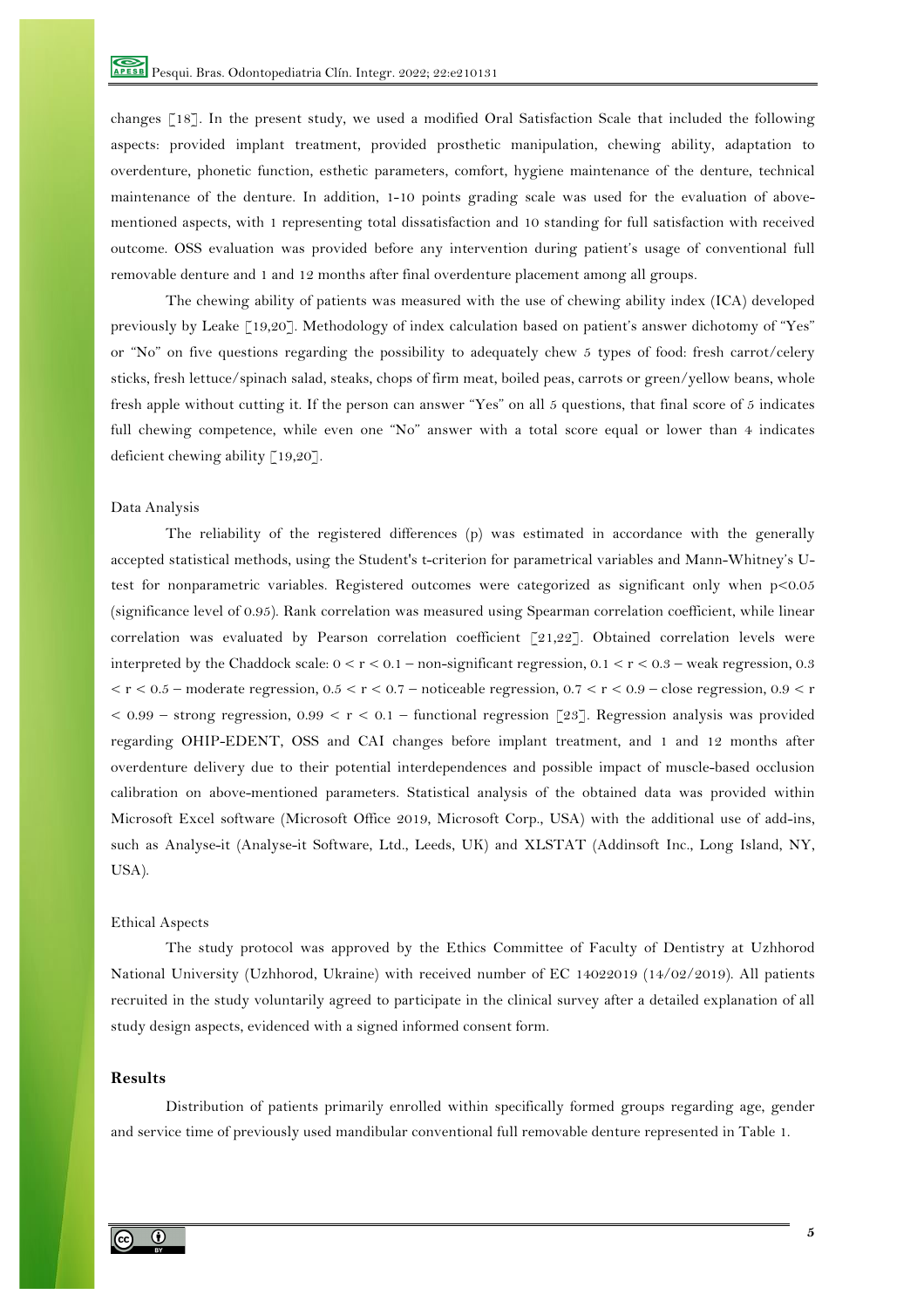| <b>Variables</b>                                     | Group 1A   | Group 1B   | Group 2A   | Group 2B   |
|------------------------------------------------------|------------|------------|------------|------------|
|                                                      | $N$ $(\%)$ | $N$ $(\%)$ | $N$ $(\%)$ | $N$ $(\%)$ |
| Age                                                  |            |            |            |            |
| $55-59$ Years                                        | 4(28.57)   | 6(42.86)   | 3(30.0)    | 5(50.0)    |
| $60-64$ Years                                        | 5(35.71)   | 3(21.43)   | 3(30.0)    | 2(20.0)    |
| $65-69$ Years                                        | 5(35.71)   | 5(35.71)   | 4(40.0)    | 3(30.0)    |
| Gender                                               |            |            |            |            |
| Male                                                 | 8(57.14)   | 7(50.0)    | 6(60.0)    | 6(60.0)    |
| Female                                               | 6(42.86)   | 7(50.0)    | 4(40.0)    | 4(40.0)    |
| Service Years of Conventional Full Removable Denture |            |            |            |            |
| 1-3 Years                                            | 4(28.57)   | 5(35.71)   | 4(40.0)    | 5(50.0)    |
| $3-5$ Years                                          | 6(42.86)   | 5(35.71)   | 3(30.0)    | 3(30.0)    |
| $\geq 5$ Years                                       | 4(28.57)   | 4(28.57)   | 3(30.0)    | 2(20.0)    |
| Overall                                              | 14(100.0)  | 14(100.0)  | 10(100.0)  | 10(100.0)  |

|  |                                                                 |  |  |  | Table 1. Distribution of patients among study groups considering parameters of age, gender and |  |  |  |
|--|-----------------------------------------------------------------|--|--|--|------------------------------------------------------------------------------------------------|--|--|--|
|  | service time of mandibular conventional full removable denture. |  |  |  |                                                                                                |  |  |  |

No statistically meaningful differences were noted regarding patients' distribution among groups considering age (p>0.05) (with general tendency of greater amount of 55-59 years old patients participated) and gender (p>0.05) criteria (with general tendency of greater number of male patients involved), even though some deviations were noted while comparing Group 1A and 2B. Nevertheless, based on provided statistical analysis, registered quantitative divergencies could not be interpreted as principal ones during inter-groups comparison. For example, most patients were using full removable mandibular dentures for the 1-3 years period, while no statistical difference was noted during comparative analysis of "Service years of conventional removable partial denture" parameter between different groups (p>0.05).

Two patients from Group 1A and one person from Group 2A were lost during long-term monitoring for an unknown principal reason (ignored invitation to come for control check-up after 12 months of implant overdenture service); because of this reason, they were excluded from the further analysis.

While using conventional mandibular full removable dentures, patients within all groups were characterized with a compromised level of Oral Health-Related Quality of Life levels with no registered differences between groups (p>0.05). Provided patient-level analysis demonstrated that increase of conventional full denture service time was positively correlated with escalation of OHIP-EDENT scores by the meaning of correlation equal to  $r=0.52$  (p<0.05). The most prominent inter-correspondences were noted specifically between longevity of denture service and elevation of scores within "Functional limitation" (r=0.61; p<0.05), "Physical pain" (r=0.51; p<0.05) and "Physical disability" (r=0.57; p<0.05) subdomains. No statistically argumented regressions were noted between increase tendency of OHIP-EDENT scores and gender (p>0.05) or age (p>0.05) parameters.

Provided analysis revealed a statistically significant reduction of general OHIP-EDENT scores and also at the level of each subdomain within all groups after 1 month of implant overdenture functioning while comparing it with primary registered OHIP-EDENT levels before intervention: Group 1A – 10.9±5.3 *vs.* 34.0±6.8 (p<0.05), Group 1B – 13.9±3.7 *vs.* 35.5±7.2 (p<0.05), Group 2A – 12.8±4.5 *vs.* 34.8±6.9 (p<0.05), Group  $2B - 15.5 \pm 4.8$  *vs.*  $35.5 \pm 5.9$  (p<0.05), with no differences noted between Locator-attachment and ballattachment users (p>0.05) (Table 2).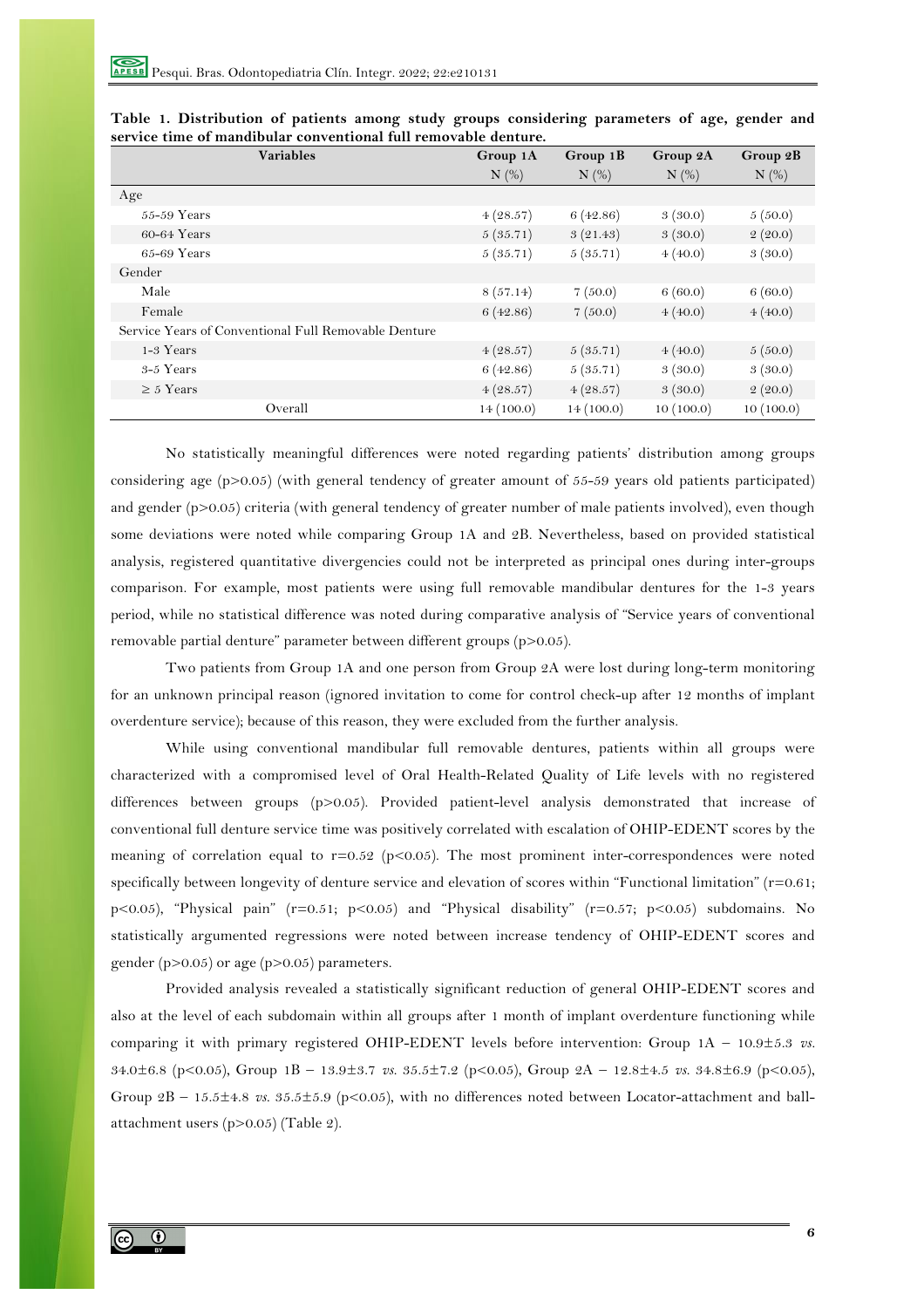| <b>OHIP-EDENT</b>        | <b>OHIP-EDENT Subdomains</b>              | Group 1A            |                            | Group 1B            |                            | Group 2A            |                            | Group 2 B           |                          |
|--------------------------|-------------------------------------------|---------------------|----------------------------|---------------------|----------------------------|---------------------|----------------------------|---------------------|--------------------------|
| <b>Domains</b>           |                                           | Before<br>Treatment | 1 Month After<br>Treatment | Before<br>Treatment | 1 Month After<br>Treatment | Before<br>Treatment | 1 Month After<br>Treatment | Before<br>Treatment | Month After<br>Treatment |
| Functional Limitation    | Chewing difficulties                      | $2.6 \pm 1.1$       | $0.7 \pm 0.3$              | $2.9 \pm 0.8$       | $1.0 \pm 0.4$              | $2.7 \pm 1.0$       | $0.9 \pm 0.4$              | $2.5 \pm 0.8$       | $1.2 \pm 0.3$            |
|                          | Food entrapment                           | $1.1 \pm 0.3$       | $0.5 \pm 0.3$              | $1.4 + 0.4$         | $0.5 \pm 0.2$              | $1.2 \pm 0.5$       | $0.5 \pm 0.3$              | $1.4 \pm 0.3$       | $0.4 \pm 0.2$            |
|                          | Ill-fitting denture                       | $3.1 \pm 0.7$       | $0.7 \pm 0.6$              | $2.9 \pm 1.2$       | $1.1 \pm 0.4$              | $3.3 \pm 0.8$       | $0.9 \pm 0.6$              | $3.0 \pm 0.9$       | $1.4 \pm 0.5$            |
| Physical Pain            | Pain within oral cavity                   | $1.9 \pm 0.4$       | $0.5 \pm 0.2$              | $1.7 \pm 0.6$       | $0.4 + 0.2$                | $1.6 \pm 0.5$       | $0.4 + 0.3$                | $1.5 \pm 0.4$       | $0.5 \pm 0.2$            |
|                          | Eating comfort                            | $2.3 \pm 0.5$       | $0.5 \pm 0.6$              | $2.5 \pm 0.8$       | $0.6 \pm 0.3$              | $2.0 \pm 0.9$       | $0.6 \pm 0.4$              | $2.4 \pm 0.7$       | $0.5 \pm 0.3$            |
|                          | Presence of sore spots                    | $1.1 \pm 0.6$       | $0.3 \pm 0.2$              | $0.9 \pm 0.4$       | $0.4 + 0.3$                | $1.2 \pm 0.5$       | $0.4 \pm 0.2$              | $1.4 \pm 0.5$       | $0.5 \pm 0.3$            |
|                          | Uncomfortable denture                     | $1.9 + 0.7$         | $0.8 \pm 0.3$              | $2.2 \pm 0.8$       | $1.2 \pm 0.4$              | $2.0 \pm 0.6$       | $0.9 \pm 0.4$              | $2.3 \pm 0.5$       | $1.4 \pm 0.3$            |
| Psychological Discomfort | Worry due to the dental problems          | $2.5 \pm 0.8$       | $1.2 \pm 0.4$              | $2.4 \pm 0.5$       | $1.4 \pm 0.3$              | $2.4 \pm 0.5$       | $1.3 \pm 0.5$              | $2.0 \pm 1.0$       | $1.5 \pm 0.4$            |
|                          | Self-Conscious due to the dental problems | $1.7 \pm 0.8$       | $1.3 \pm 0.3$              | $2.0 \pm 0.6$       | $1.3 \pm 0.3$              | $2.1 \pm 0.6$       | $1.3 \pm 0.3$              | $1.9 \pm 0.8$       | $1.2 \pm 0.4$            |
| Physical Disability      | Avoiding some type of food                | $2.5 \pm 0.9$       | $0.9 \pm 0.5$              | $2.7 \pm 1.0$       | $1.4 \pm 0.4$              | $2.7 \pm 1.0$       | $1.2 \pm 0.5$              | $2.9 + 0.7$         | $1.7 \pm 0.6$            |
|                          | Inability to eat                          | $1.4 \pm 0.5$       | $0.7 \pm 0.3$              | $1.5 \pm 0.4$       | $0.9 \pm 0.5$              | $1.7 \pm 0.4$       | $0.7 \pm 0.3$              | $1.6 \pm 0.5$       | $0.9 \pm 0.1$            |
|                          | Interruption of eating                    | $1.4 \pm 0.7$       | $0.5 \pm 0.3$              | $1.6 \pm 0.5$       | $0.6 \pm 0.4$              | $1.5 \pm 0.8$       | $0.5 \pm 0.4$              | $1.7 \pm 0.9$       | $0.6 \pm 0.3$            |
| Psychological Disability | Upset due to the dental problems          | $1.4 \pm 0.6$       | $0.4 \pm 0.3$              | $1.8 \pm 0.7$       | $0.6 \pm 0.4$              | $1.5 \pm 0.7$       | $0.4 \pm 0.3$              | $1.6 \pm 0.8$       | $0.6 \pm 0.4$            |
|                          | Embarrassed due to the dental problems    | $1.3 \pm 0.5$       | $0.3 \pm 0.1$              | $1.2 \pm 0.8$       | $0.5 \pm 0.2$              | $1.6 \pm 0.5$       | $0.4 \pm 0.2$              | $1.7 \pm 0.4$       | $0.5 \pm 0.2$            |
| Social Disability        | Avoiding going out                        | $1.5 \pm 0.6$       | $0.2 \pm 0.1$              | $1.9 \pm 0.8$       | $0.3 \pm 0.2$              | $1.3 \pm 0.9$       | $0.4 \pm 0.2$              | $1.4 \pm 0.4$       | $0.5 \pm 0.3$            |
|                          | Less tolerant with friends and family     | $1.4 \pm 0.2$       | $0.3 \pm 0.2$              | $1.6 \pm 0.4$       | $0.3 \pm 0.1$              | $1.4 \pm 0.7$       | $0.5 \pm 0.3$              | $1.5 \pm 0.6$       | $0.5 \pm 0.2$            |
|                          | Irritable to other                        | $1.7 \pm 0.5$       | $0.4 \pm 0.3$              | $1.2 \pm 0.5$       | $0.5 \pm 0.2$              | $1.5 \pm 0.7$       | $0.6 \pm 0.4$              | $1.6 \pm 0.5$       | $0.5 \pm 0.3$            |
| Handicap                 | Unable to enjoy company                   | $1.5 \pm 0.4$       | $0.4 \pm 0.2$              | $1.6 \pm 0.3$       | $0.5 \pm 0.2$              | $1.4 \pm 0.8$       | $0.5 \pm 0.3$              | $1.5 \pm 0.7$       | $0.5 \pm 0.4$            |
|                          | Dissatisfaction with life in general      | $1.7 \pm 0.9$       | $0.3 \pm 0.2$              | $1.5 \pm 0.7$       | $0.4 \pm 0.2$              | $1.7 \pm 0.6$       | $0.4 \pm 0.3$              | $1.6 \pm 0.9$       | $0.6 \pm 0.5$            |
| <b>Total Score</b>       |                                           | $34.0 \pm 6.8$      | $10.9 \pm 5.3$             | $35.5 \pm 7.2$      | $13.9 \pm 3.7$             | $34.8 \pm 6.9$      | $12.8 \pm 4.5$             | $35.5 \pm 5.9$      | $15.5 \pm 4.8$           |

## **Table 2. Comparison of OHIP-EDENT subdomains scores before and one month after treatment.**

The most prominent, but still not statistically reasoned differences between the group of patients with provided procedure of occlusal correction due to the surface electromyography control and group of patients occlusal correction among which was realized with the use of articulating paper, were noted at the subdomains "Ill-fitting denture" (0.7±0.6 *vs.* 1.1±0.4 at the Locator-attachment group 1A and 1B respectively; 0.9±0.6 *vs.* 1.4±0.5 at the ball-attachment group 2A and 2B, respectively) and "Uncomfortable denture" (0.8±0.3 *vs.* 1.2±0.4 at the Locator-attachment group 1A and 1B, respectively; 0.9±0.4 *vs.* 1.4±0.3 at the ball-attachment group 2A and 2B, respectively).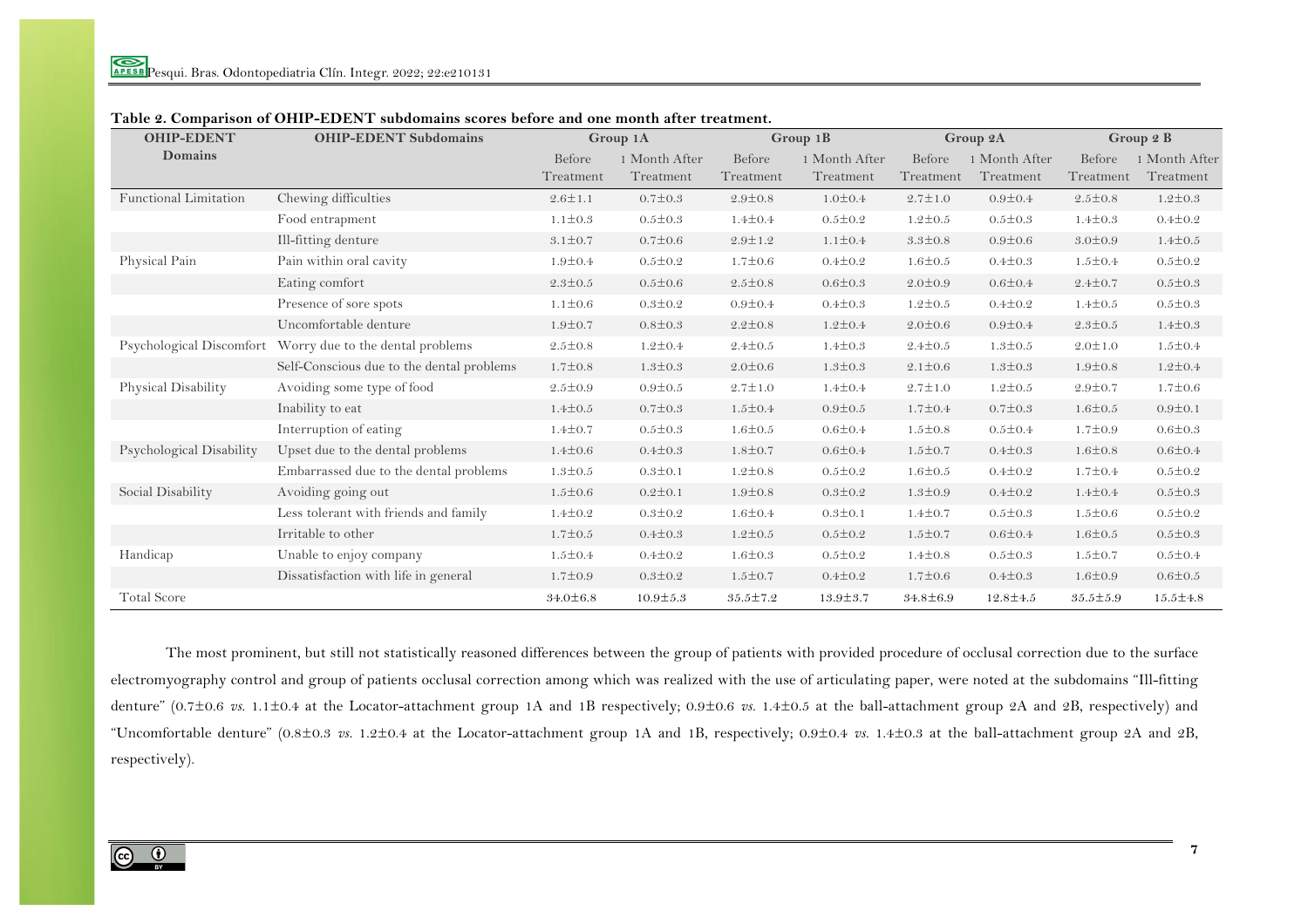After one year of service, no statistically differences regarding OHIP-EDENT values were noted neither between the group of patients with provided procedure of occlusal correction due to the surface electromyography control and group of patients occlusal correction among which was realized with the use of articulating paper (p>0.05); nor between group of patients with installed overdentures upon Locatorattachments and group of patients with placed overdentures upon ball-attachments (p>0.05). Obtained OHIP-EDENT levels were statistically lower compared to those registered during the use of conventional full removable denture before implant treatment  $(p<0.05)$  and similar to those gained after 1 month of implant overdenture functioning (p>0.05) (Table 3).

| <b>OHIP-EDENT Domains</b>    | Group 1A      | Group 1B      | p-value | Group 2A       | Group 2B       | p-value |
|------------------------------|---------------|---------------|---------|----------------|----------------|---------|
| <b>Functional Limitation</b> | $1.3 \pm 0.5$ | $1.5 \pm 0.4$ | >0.05   | $1.9 \pm 0.6$  | $2.3 \pm 0.5$  | > 0.05  |
| Physical Disability          | $1.7 \pm 0.7$ | $1.6 \pm 0.5$ | > 0.05  | $2.0 \pm 0.7$  | $2.4 \pm 0.6$  | > 0.05  |
| Physical Pain                | $1.9 \pm 0.2$ | $2.1 \pm 0.7$ | > 0.05  | $2.3 \pm 0.4$  | $2.5 \pm 0.7$  | > 0.05  |
| Psychological Discomfort     | $2.5 \pm 0.4$ | $2.5 \pm 0.5$ | > 0.05  | $2.6 \pm 0.5$  | $2.4 \pm 0.6$  | > 0.05  |
| Psychological Disability     | $0.6 \pm 0.3$ | $0.7 \pm 0.5$ | > 0.05  | $0.8 \pm 0.4$  | $0.9 \pm 0.5$  | > 0.05  |
| Social Disability            | $0.9 \pm 0.3$ | $1.1 \pm 0.3$ | > 0.05  | $1.2 \pm 0.3$  | $1.3 \pm 0.3$  | > 0.05  |
| Handicap                     | $0.5 \pm 0.2$ | $0.5 \pm 0.3$ | > 0.05  | $0.9 \pm 0.2$  | $1.1 \pm 0.2$  | > 0.05  |
| <b>Total Score</b>           | $9.1 \pm 0.4$ | $9.5 \pm 0.5$ | > 0.05  | $11.7 \pm 0.4$ | $12.9 \pm 0.6$ | > 0.05  |

**Table 3. OHIP-EDENT domains values 12 months after treatment.**

Due to the results obtained with Oral Satisfaction Scale as a measurement of subjective satisfaction with treatment outcome patients with occlusal control provided via surface electromyography procedure demonstrated higher OSS values of "Adaptation to overdenture" (p<0.05) and "Comfort" (p<0.05) after 1 month of overdenture functioning compare to the patients occlusal correction among which was provided via classical algorithms by the use of articulating paper (Table 4).

| Criteria of OSS                      | Group 1A      | Group $1B$    | p-value | Group 2A      | Group 2B      | p-value |
|--------------------------------------|---------------|---------------|---------|---------------|---------------|---------|
| Provided Implant Treatment           | $8.3 \pm 1.6$ | $8.8 \pm 0.9$ | > 0.05  | $8.5 \pm 1.4$ | $8.4 \pm 1.1$ | > 0.05  |
| Provided Prosthetic Manipulation     | $8.5 \pm 0.9$ | $8.6 \pm 0.8$ | > 0.05  | $8.8 \pm 1.1$ | $8.6 \pm 1.3$ | > 0.05  |
| Adaptation to Overdenture            | $8.7 \pm 1.4$ | $6.8 \pm 1.7$ | < 0.05  | $8.2 \pm 1.0$ | $6.1 \pm 1.5$ | < 0.05  |
| Phonetic Function                    | $8.1 \pm 0.8$ | $8.4 \pm 1.5$ | > 0.05  | $8.4 \pm 1.4$ | $8.3 \pm 1.3$ | > 0.05  |
| <b>Esthetic Parameters</b>           | $8.3 \pm 1.2$ | $8.5 \pm 1.0$ | > 0.05  | $8.5 \pm 1.3$ | $8.4 \pm 1.3$ | > 0.05  |
| Comfort                              | $8.2 \pm 0.5$ | $6.5 \pm 0.4$ | < 0.05  | $8.4 \pm 0.7$ | $6.7 \pm 0.9$ | < 0.05  |
| Hygiene Maintenance of the Denture   | $8.3 \pm 1.4$ | $8.5 \pm 1.2$ | > 0.05  | $8.5 \pm 1.2$ | $8.0 \pm 1.4$ | > 0.05  |
| Technical Maintenance of the Denture | $8.1 \pm 0.9$ | $8.4 \pm 0.7$ | > 0.05  | $8.0 \pm 0.5$ | $8.2 \pm 0.6$ | > 0.05  |

**Table 4. Oral Satisfaction Scale results from one month after treatment.**

No differences were noted regarding any parameter of OSS neither between the group of patients with provided procedure of occlusal correction due to the surface electromyography control and group of patients occlusal correction among which was realized with the use of articulating paper (p>0.05); nor between group of patients with installed overdentures upon Locator-attachments and group of patients with placed overdentures upon ball-attachments (p>0.05) at the 12 months control check-up (despite the fact that matrix-related events of denture technical-maintenance were registered more frequently among ball-attachments users). Technical maintenance issues in form of matrix and/or patrix-related events were noted with a prevalence of 7.69% among patients with Locator-attachments and 10.52% among patients with ball-attachments after 12 months of implant overdentures service. Even when considering some frequency of technical maintenance issues occurrence among all study groups, level of subjective satisfaction by OSS after 1 year of implant overdentures functioning was more than 8 points average based on all studied parameters (provided implant treatment,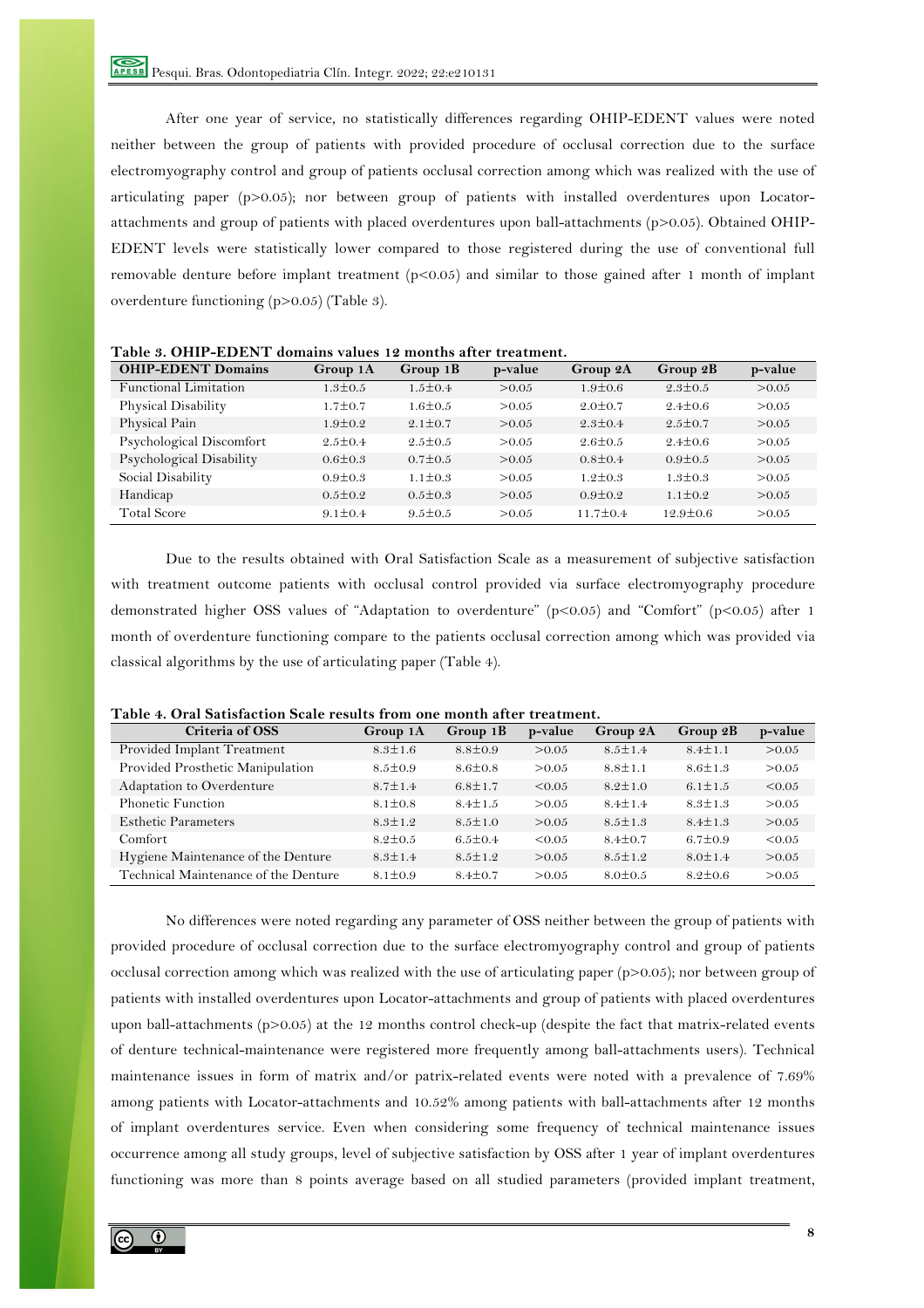provided prosthetic manipulation, adaptation of overdenture, phonetic function, esthetic parameters, comfort, hygiene maintenance of the denture and technical maintained of the denture).

Due to Chewing Ability Index interpretation usage of conventional mandibular complete removable denture provoked deficient chewing ability among all 100% of patients, while after 1 year of implant overdenture functioning, only 33.33% of patients reported inability to chew some specific type of food. Prevalence of patients with deficient chewing ability demonstrated decreased tendency while comparing results registered 1 month and 12 months after placing overdenture (52.08% *vs.* 33.33%). Variations of CAI values at the patient level demonstrated no statistically interrelation neither with fact of Locator- (p>0.05) or ballattachment (p>0.05) use, nor with the fact of providing procedure of occlusal correction under surface electromyography guidance or through articulating paper tracing (p>0.05).

# **Discussion**

Implant-based prosthetic rehabilitation of patients with full edentulism represents an effective treatment option for chewing ability restoration and resolution of functional and physiological disabilities [1,2,4,6,24]. Moreover, rehabilitation of edentulous patients with implant-supported overdentures also decreases the risk of malnutrition among patients aged 60 years and older compared to the outcomes registered during the use of conventional removable prosthetic constructions [25]. Nevertheless, there are still relevant issues that argue the need for further treatment protocol optimization regarding patients' adaptation to the overdenture design, occlusal scheme modification, technical maintenance aspects, and personal satisfaction with obtained outcome  $\lceil 10,11,13 \rceil$ .

Considering the outreached results of present study, formulated null hypothesis could be approved since correction of masticatory muscles balance under surface electromyography supervision during implant overdenture try-in phase had not affected the long-term service outcome of overdentures based either at Locator- or ball-attachments in means of quality of life parameters among dental patients. In 12 months perspective usage of surface electromyography for masticatory muscle balance during prosthetic try-in phase, or support of overdentures by either Locator- or ball-attachments, demonstrated no statistically argumented impact on the variations of quality of life values. The only statistical difference registered among groups was noted at 1-month control period while comparing derivates of Oral Satisfaction Scale, due to which it could be presumed that equilibration of masticatory muscles by occlusal correction under the guidance of surface electromyography supports quicker patient's adaptation to overdenture and associated with higher comfort in a short-term perspective.

Compared to the conventional removable dentures, all kinds of attachments used with mandibular overdentures demonstrated significant improvement within OHRQoL and patient satisfaction levels, nevertheless when compares between each other different types of attachments are characterized with different clinical, biomechanical and biological advantages and issues [26]. Positive effect on quality of life during the service of overdentures with a different type of attachments was registered among patients irrespectively to the type of implemented retention system, age and gender-based on outcome obtained with OHIP-49 questionnaire [27]. Due to the results obtained in a systematic review provided by Chaware and Thakkar [28] ball- and Locator-attachments were characterized with relatively analogically high survival rates, patient's satisfaction levels and tissue responses during the monitoring for 3 years of functioning. Similar findings were also registered within our study: it was found that the use of implant-based overdentures have improved both quality of life and oral satisfaction parameters among patients compared to the results registered among them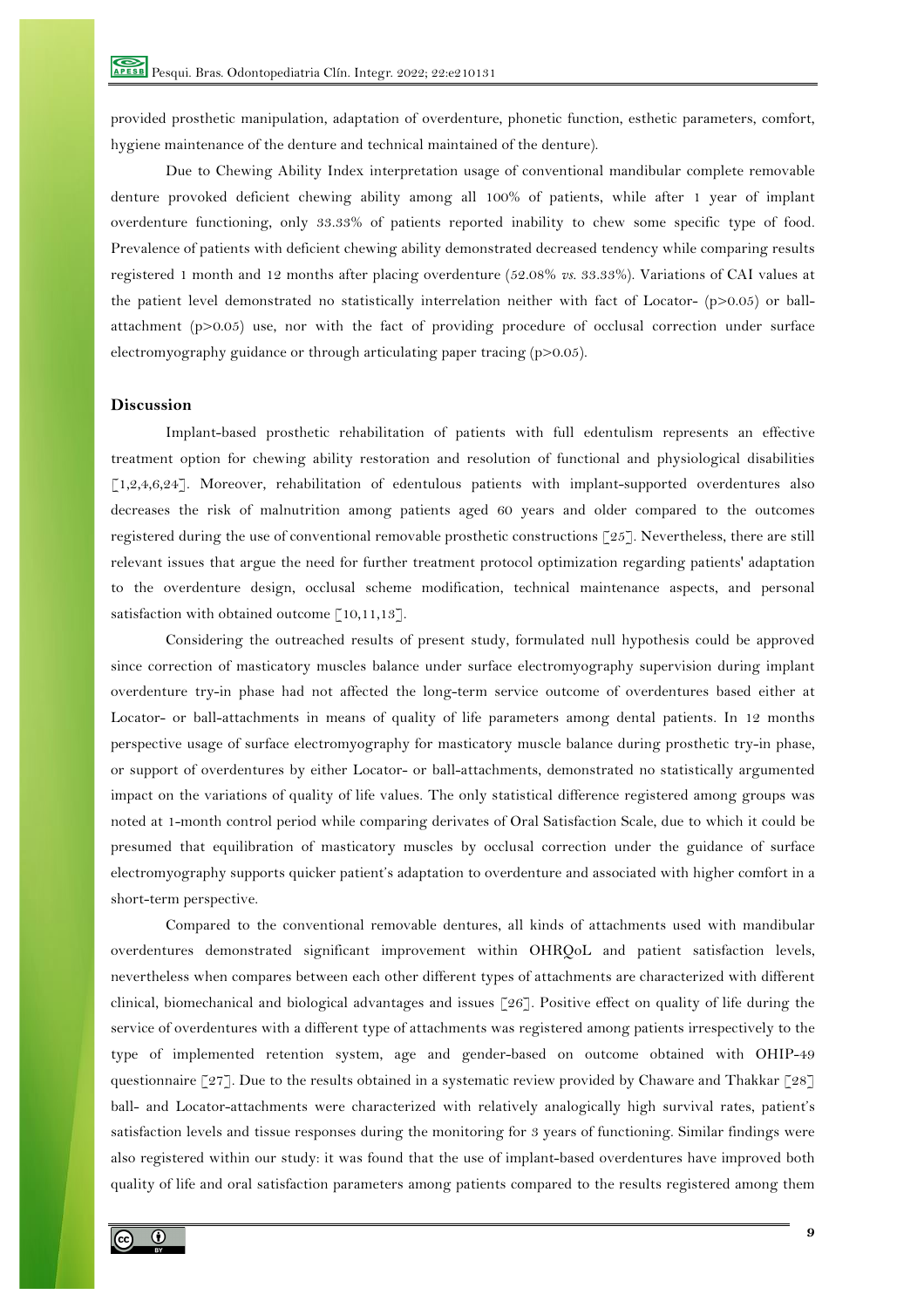during the use of conventional full removable dentures. Moreover, regarding OHIP-EDENT values and OSS scores, no difference was found between Locator- and ball-attachments users.

In Matthys et al. [29] study, it was found that even though both Locator- and ball-attachments were associated with improvements within Oral Health Related Quality of Life (OHRQoL), but clinical cases with Loc-types attachments demonstrated a higher frequency of retention correction need, thus affecting QOL through the impact of additional expenses due to the maintenance issues. On the other hand, Brandt et al. [30] found that ball-attachments were associated with a higher need of maintenance during monitoring period, while in most cases, maintenance measures for both ball- and locator-attachments included matrix-related corrections. Within present study, technical maintenance issues in the form of matrix and/or patrix-related events were characterized with a higher level of prevalence among ball-attachments users, but no statistical difference was noted while comparing the need of maintenance measures among both Locator- and ballattachments users (p>0.05). Such outcomes are aligning with results of in vitro study, which demonstrated that ball- and Locator-attachments present no statistically significant differences regarding wear level and technical functioning after 5000 insertion-separation cycles, while retentive properties of such were statistically lower compared to the primary situation in both cases [31]. After the realization of 5000 in-out cycles, Locatorattachment were characterized with relatively higher residual retentive characteristics compared to ballattachments [31].

Amount of previous studies demonstrated that the type of used attachment system does not significantly influence masticatory muscles activity pattern. In most researches, registered differences within EMG-parameters were not statically approved, even though some studies had shown preferences for some specific type of attachment. Due to the previous study, patients with overdentures on Locator-attachments were characterized with higher amplitude of masseter and temporalis muscles than the users of complete conventional dentures, but general tendency of masseter and temporalis muscles activity increase was noted in both groups of patients with advance of time [32]. In the study of Abdelhamid et al., it was noted that the use of Locator-attachments demonstrated higher masticatory function outcomes in means of muscle activity [33]. Results of previously provided randomized controlled trial demonstrated that during short-term monitoring the highest level of muscles activity was noted after attachment of mandibular dentures onto Locatorabutments, while in long-term perspective, statistical difference between groups with Locator- and ballattachments in means of muscle activity was not noted [34]. In another study, two implant supported overdentures with the use of ball-attachment system demonstrated higher values of EMG masticatory muscles amplitude, chewing area and duration of chewing cycle compared to the bar and Locator attachments, while all three of them supported more advanced muscle functioning compared to the conventional removable dentures [35]. Data obtained in a randomized controlled study found a correlation between improvement of masticatory efficiency and positive changes within OHIP scores, which was argumented by the fact that OHIP represents subjective grading of quality of life improvement, which in turn also depends on proper mastification function [36]. Our study revealed supportive outcomes: both Locator- and ball-attachments users demonstrated statistically significant improvement of quality of life compared to primary condition of using conventional removable dentures, while no difference regarding chewing ability was noted after one year of monitoring between Locator and ball-attachment groups. Correction of masticatory muscle balance after insertion of overdenture supported quicker patients' adaptation to the formulated occlusal scheme. Nevertheless, the quicker adaptation effect has not significantly influenced the quality of life parameter in the long-term perspective, even though it impacted the Oral Satisfactory Score values after one month of monitoring. We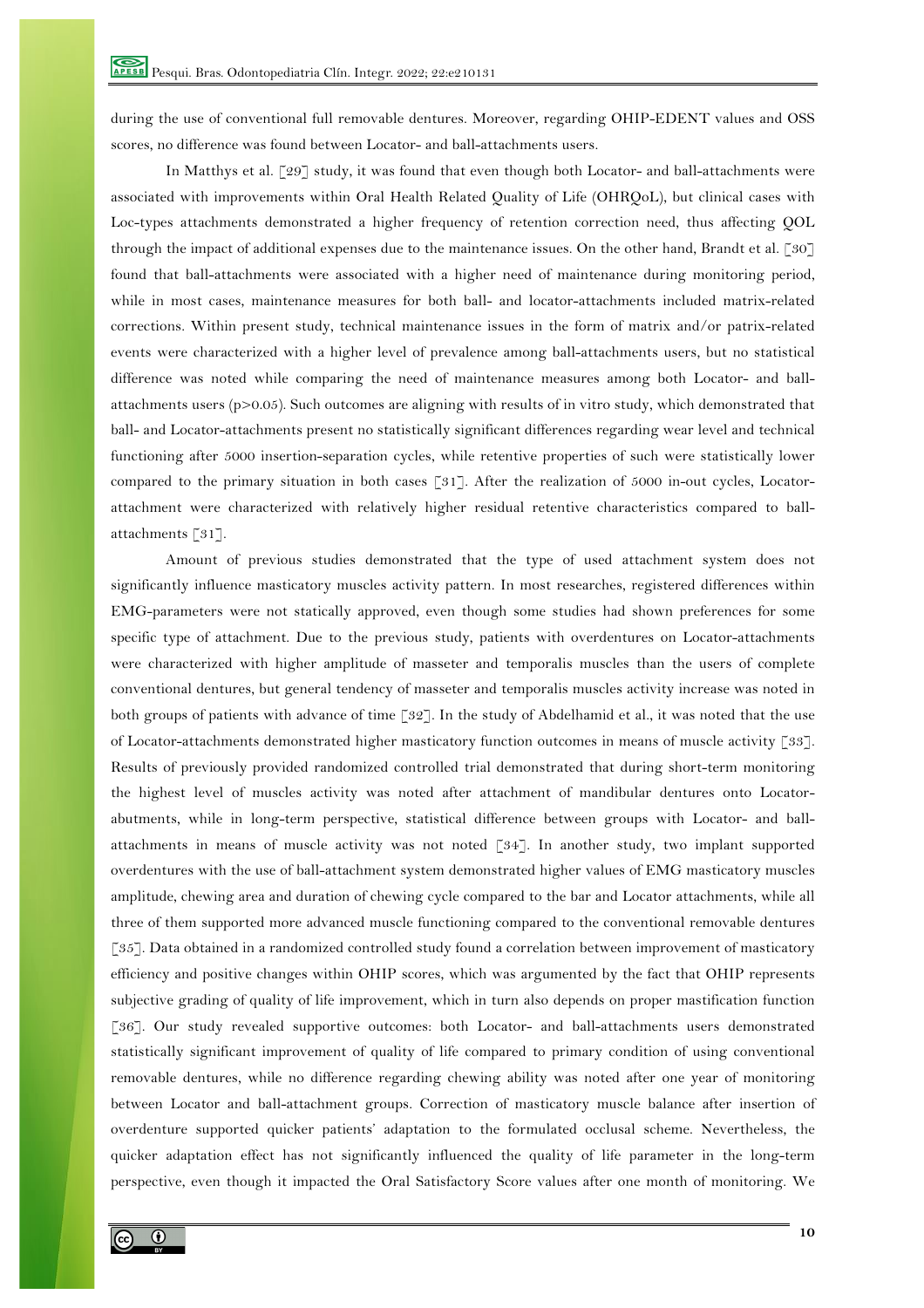have not tested surface electromyography parameters among all patients after one year of overdenture functioning because of two reasons: 1) comparison of surface electromyography parameters and their possible use for further masticatory muscles balancing through occlusal correction beneficial only at individual patient level, while it is not helpful for interpretation in group due to the prominent interpersonal variability of chewing muscles interrelation; 2) present study design was aimed at assessment of surface electromyography supervision impact during implant overdenture try-in phase on the outcome of using overdentures with Locator- and ball-attachments in means of quality of life parameter among dental patients in general, while future study will be aimed at in-detail analysis of patient-oriented parameters changes for development of customized treatment protocol.

Some differences of outcomes registered in our and previous studies could be argumented by the several factors: targeted use of surface electromyography was provided only at strict time point of overdenture try-in, but not in on-going manner during regular check-ups; relatively small study sample; usage of OHIP-EDENT form instead of other versions of oral health-related quality of life questionnaires; evaluation of null hypothesis at level of study group, but not at individual patient level. Such specifics of study design considering all above-mentioned aspects could be interpreted as its partial limitations. In the present study, we have used translated international short version of Oral Health Impact Profile for edentulous patients since there were no studies on developing Ukrainian version of OHIP-EDENT or OHIP-14. Meanwhile, an international version of OHIP-EDENT have demonstrated adequately evidenced results during verification and validation. Also, considering the results of an international multicenter study, cultural features associated with the study population influence the different domains of quality of life questionaries' in cases of rehabilitation with implant-supported overdentures [37].

The perspective of further study could be aimed at investigation of quality of life changes among edentulous patients through the ongoing monitoring with periodical check-ups while using surface electromyography as a routine diagnostic tool during every visit. Such an approach will support quantitative normalization and metric interpretation of quality of life parameters among patients with various dental functional alterations through the customization of treatment algorithm. Furthermore, in our future study, we will also use the value of minimal important difference parameter [1], which helps evaluate such minimal changes within the score range, basically providing factual benefit and arguments the better effect of one patients' management method another.

#### **Conclusion**

The use of surface electromyography as an instrument for masticatory muscles control and their symmetrical balancing by occlusal correction support quicker adaptation of patients to the provided implantsupported overdentures with the attachments of different designs but not principally affects it. Optimization of the adaptational period to the placed overdentures by the masticatory muscles balancing was related to the improvements within oral satisfaction scale parameters during short-term monitoring of one month. Nevertheless, long-term outcomes had not demonstrated any statistically significant differences regarding maintenance and quality of life parameters among patients rehabilitated by overdentures on ball- and Locatorattachments irrespectively of surface electromyography method usage with the muscle balancing objective at the time of the dentures try-in. On the other hand, significant improvements of quality of life measured with OHIP-EDENT were noted for both types of attachments compared to the pre-treatment situation independently of additionally provided surface electromyography-based alignment. Therefore, it may be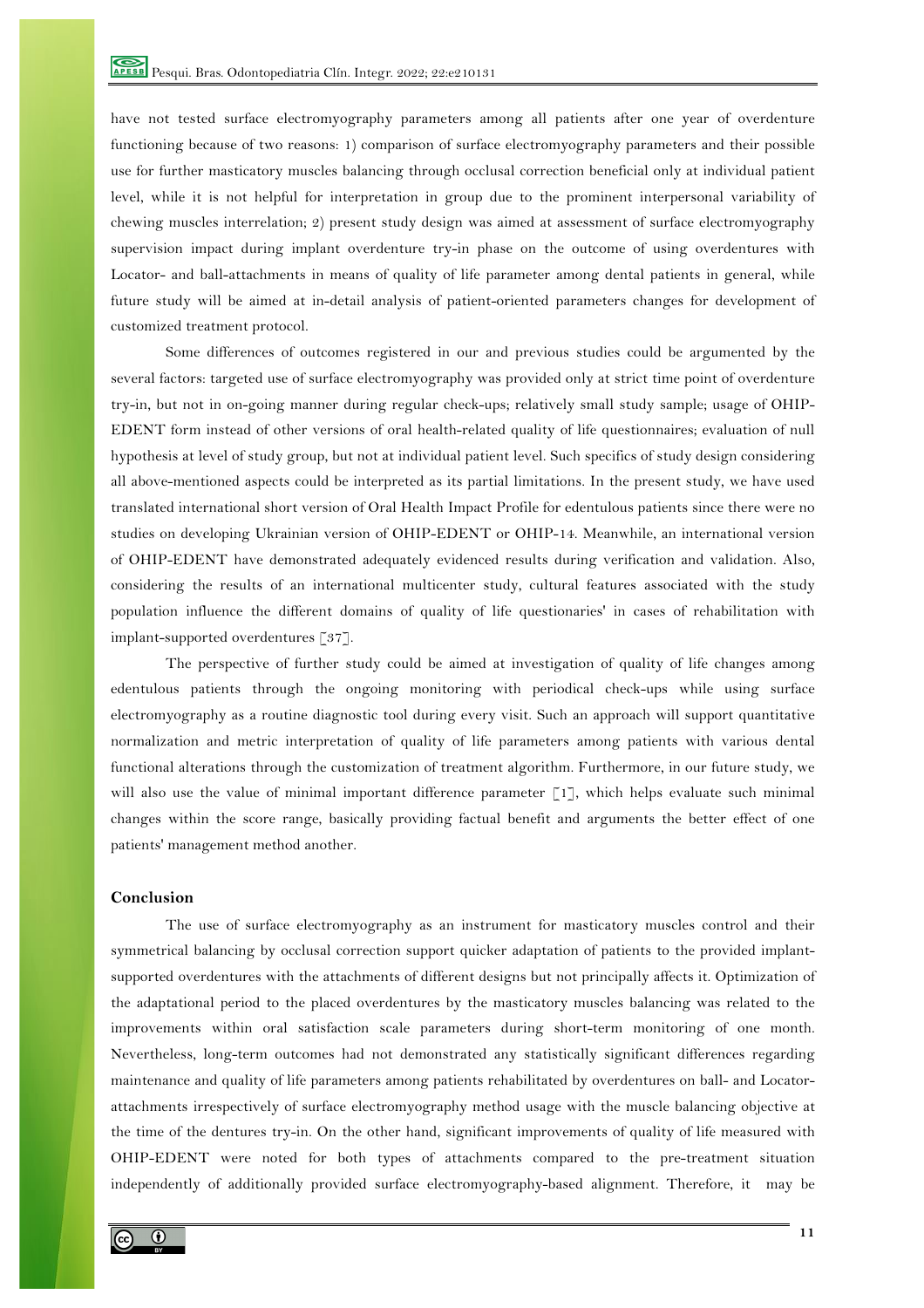Pesqui. Bras. Odontopediatria Clín. Integr. 2022; 22:e210131

hypothesized that periodical control of masticatory muscle balance during follow-up visits with the use of surface electromyography method potentially could have a positive impact on appropriate quality of life level assurance, but such effect should be studied in a detailed manner during future researches, while also considering peculiarities of differently designed occlusal schemes.

### **Authors' Contributions**

| MF                                                                                                                                      |  | https://orcid.org/0000-0001-8265-4662 | Data Curation and Writing - Review and Editing.                                          |  |  |  |
|-----------------------------------------------------------------------------------------------------------------------------------------|--|---------------------------------------|------------------------------------------------------------------------------------------|--|--|--|
| MGK                                                                                                                                     |  | https://orcid.org/0000-0002-7482-3881 | Conceptualization, Methodology, Formal Analysis, Investigation, Data Curation, Writing - |  |  |  |
|                                                                                                                                         |  |                                       | Original Draft and Writing - Review and Editing.                                         |  |  |  |
| OF                                                                                                                                      |  | https://orcid.org/0000-0003-3731-5770 | Data Curation and Writing - Review and Editing.                                          |  |  |  |
| AB                                                                                                                                      |  | https://orcid.org/0000-0001-8969-8043 | Data Curation and Writing - Review and Editing.                                          |  |  |  |
| AК                                                                                                                                      |  | https://orcid.org/0000-0001-6093-0785 | Formal Analysis and Writing - Review and Editing.                                        |  |  |  |
| AK                                                                                                                                      |  | https://orcid.org/0000-0002-1430-4270 | Data Curation and Writing - Review and Editing.                                          |  |  |  |
| All authors declare that they contributed to critical review of intellectual content and approval of the final version to be published. |  |                                       |                                                                                          |  |  |  |

#### **Financial Support**

None.

#### **Conflict of Interest**

The authors declare no conflicts of interest.

#### **Data Availability**

The data used to support the findings of this study can be made available upon request to the corresponding author.

#### **References**

- [1] Fernandez-Estevan L, Selva-Otaolaurruchi EJ, Montero J, Sola-Ruiz F. Oral health-related quality of life of implantsupported overdentures versus conventional complete prostheses: retrospective study of a cohort of edentulous patients. Med Oral Patol Oral Cir Bucal 2015; 20(4):e450-8. https://doi.org/10.4317/medoral.20498
- [2] Kutkut A, Bertoli E, Frazer R, Pinto-Sinai G, Hidalgo RF, Studts J. A systematic review of studies comparing conventional complete denture and implant retained overdenture. J Prosthodont Res 2018; 62(1):1-9. https://doi.org/10.1016/j.jpor.2017.06.004
- [3] Palomares T, Montero J, Rosel EM, Del-Castillo R, Rosales JI. Oral health-related quality of life and masticatory function after conventional prosthetic treatment: A cohort follow-up study. J Prosthet Dent 2018; 119(5):755-63. https://doi.org/10.1016/j.prosdent.2017.07.023
- [4] Payne AG, Alsabeeha NH, Atieh MA, Esposito M, Ma S, El-Wegoud MA. Interventions for replacing missing teeth: attachment systems for implant overdentures in edentulous jaws. Cochrane Database Syst Rev 2018; 10(10):CD008001. https://doi.org/10.1002/14651858.CD008001.pub2
- [5] Al Omoush SA, El Manaseer WR, Al Soleihat F, Jamani KD. Subjective assessment of satisfaction degree and psychosocial status of patients with highly atrophic mandible treated by implant-retained over-denture. Med Leg Update 2021; 21(1):886-92. https://doi.org/10.37506/mlu.v21i1.2429
- [6] Borges GA, Barbin T, Dini C, Maia LC, Magno MB, Barão VA, Mesquita MF. Patient-reported outcome measures and clinical assessment of implant-supported overdentures and fixed prostheses in mandibular edentulous patients: a systematic review and meta-analysis. J Prosthet Dent 2020; S0022-3913(20)30694-6. https://doi.org/10.1016/j.prosdent.2020.11.005
- [7] Grunert I, Kofler M, Gausch K, Kronenberg M. Masseter and temporalis surface electromyography in patients wearing complete dentures comparing anterior and posterior occlusal concepts - a pilot study. J Oral Rehabil 1994; 21(3):337-47. https://doi.org/10.1111/j.1365-2842.1994.tb01148.x
- [8] Ranganathan S. A comparative evaluation of patient's satisfaction and quality of life and masticatory efficiency with conventional complete denture, single and double implant retained mandibular overdenture using a surface electromyography-An in vivo study. J Indian Prosthodont Soc 2020; 20(5):15-6. https://doi.org/10.4103/0972-4052.306339
- [9] de Caxias FP, Túrcio KH, Neto CL, de Athayde FR, Goiato MC, Dos Santos DM. Effects of rehabilitation with complete dentures on bite force and electromyography of jaw and neck muscles and the correlation with occlusal vertical dimension. Clin Oral Investig 2021; 25(7):4691-8. https://doi.org/10.1007/s00784-021-03783-1
- [10] Vere J, Hall D, Patel R, Wragg P. Prosthodontic maintenance requirements of implant-retained overdentures using the locator attachment system. Int J of Prosthodont 2012; 25(4):392-4.

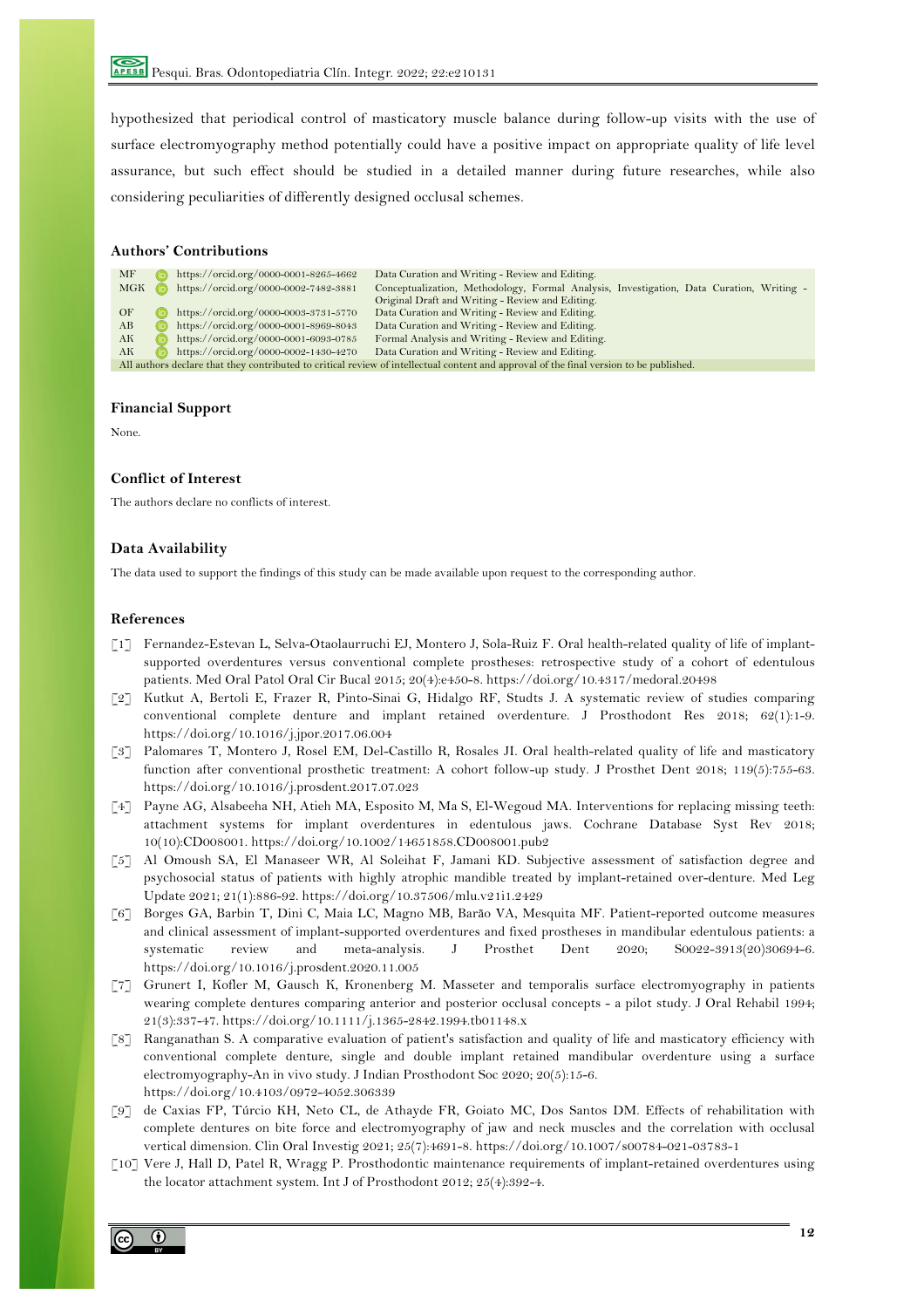- [11] Miler AM, Correia AR, Rocha JM, Campos JC, da Silva MH. Locator® attachment system for implant overdentures: a systematic review. Stomatologija 2017; 19(4):124-9.
- [12] Büttel AE, Bühler NM, Marinello CP. Locator or ball attachment: a guide for clinical decision making. Schweiz Monatsschr Zahnmed 2009; 119(9):901-18.
- [13] Rosa CD, de Souza Leão R, Guerra CM, Pellizzer EP, da Silva Casado BG, de Moraes SL. Do ball-type attachment systems for overdenture result in better patient-satisfaction? A systematic review of randomized crossover clinical trial. Saudi Dent J 2021; 33(6):299-307. https://doi.org/10.1016/j.sdentj.2021.03.002
- [14] Tecco S, Cattoni F, Darvizeh A, Bosco F, Sanci V, Nota A, et al. Evaluation of masticatory muscle function using digital versus traditional techniques for mockup fabrication: a controlled prospective study. Appl Sci 2020; 10(17):6013. https://doi.org/10.3390/app10176013
- [15] Possebon AP, Faot F, Machado RM, Nascimento GG, Leite FR. Exploratory and confirmatory factorial analysis of the OHIP-Edent instrument. Braz Oral Res 2018; 32:e111. https://doi.org/10.1590/1807-3107bor-2018.vol32.0111
- [16] Souza RF, Leles CR, Guyatt GH, Pontes CB, Della Vecchia MP, Neves FD. Exploratory factor analysis of the Brazilian OHIP for edentulous subjects. J Oral Rehabil 2010; 37(3):202-8. https://doi.org/10.1111/j.1365-2842.2009.02043.x
- [17] Mahanna FF, Elsyad MA, Mourad SI, Abozaed HW. Satisfaction and oral health-related quality of life of different attachments used for implant-retained overdentures in subjects with resorbed mandibles: a crossover trial. Int J Oral Maxillofac Implants 2020; 35(2):423-31. https://doi.org/10.11607/jomi.7869
- [18] Montero J, Bravo M, Albaladejo A. Validation of two complementary oral-health related quality of life indicators (OIDP and OSS 0-10) in two qualitatively distinct samples of the Spanish population. Health Qual Life Outcomes 2008; 6(1):1-4. https://doi.org/10.1186/1477-7525-6-101
- [19] Bortoluzzi MC, Traebert J, Lasta R, Da Rosa TN, Capella DL, Presta AA. Tooth loss, chewing ability and quality of life. Contemp Clin Dent 2012; 3(4):393-7. https://doi.org/10.4103/0976-237X.107424
- [20] Leake JL. An index of chewing ability. J Public Health Dent 1990;  $50(4):262-7$ . https://doi.org/10.1111/j.1752-7325.1990.tb02133.x
- [21] Bowers D. Medical Statistics From Scratch: An Introduction for Health Professionals. London: John Wiley & Sons; 2019.
- [22] Everitt BS. Medical Statistics From A to Z: A Guide for Clinicians and Medical Students. Cambridge University Press; 2021.
- [23] Mukaka MJ. Statistics corner: a guide to appropriate use of correlation in medical research. Malawi Med J 2012;  $24(3):69-71.$
- [24] Goncharuk-Khomyn M, Andrii K. Evaluation of peri-implant bone reduction levels from superimposition perspective: pilot study among Ukrainian implantology practice. Pesqui Bras Odontopediatria Clin Integr 2018; 18(1):3856. https://doi.org/10.4034/PBOCI.2018.181.10
- [25] El Osta N, El Osta L, Moukaddem F, Papazian T, Saad R, Hennequin M, Khabbaz LR. Impact of implant-supported prostheses on nutritional status and oral health perception in edentulous patients. Clin Nutr ESPEN 2017; 18:49-54. https://doi.org/10.1016/j.clnesp.2017.01.001
- [26] Elsyad MA, Mahanna FF, Elshahat MA, Elshoukouki AH. Locators versus magnetic attachment effect on periimplant tissue health of immediate loaded two implants retaining a mandibular overdenture: a 1-year randomised trial. J Oral Rehabil 2016; 43(4):297-305. https://doi.org/10.11607/jomi.7484
- [27] Kucukkurt S, Özturk C. Comparison of the effects of two different types of retainers used in implant-supported overdenture prosthesis on patient satisfaction. Yeditepe Dent J 2020; 16(1):74-80. https://doi.org/10.5505/yeditepe.2020.71676
- [28] Chaware SH, Thakkar ST. A systematic review and meta-analysis of the attachments used in implant-supported overdentures. J Indian Prosthodont Soc 2020; 20(3):255-268. https://doi.org/10.4103/jips.jips\_368\_19
- [29] Matthys C, Vervaeke S, Besseler J, Doornewaard R, Dierens M, De Bruyn H. Five years follow-up of mandibular 2 implant overdentures on locator or ball abutments: Implant results, patient-related outcome, and prosthetic aftercare. Clin Implant Dent Relat Res 2019; 21(5):835-44. https://doi.org/10.1111/cid.12840
- [30] Brandt S, Lauer HC, Fehrenz M, Güth JF, Romanos G, Winter A. Ball versus Locator® attachments: a retrospective study on prosthetic maintenance and effect on oral-health-related quality of life. Materials 2021; 14(4):1051. https://doi.org/10.3390/ma14041051
- [31] Eren Türk P, Geckili O, Türk Y, Günay V, Bilgin T. In vitro comparison of the retentive properties of ball and locator attachments for implant overdentures. Int J Oral Maxillofac Implants 2014; 29(5):1106-13. https://doi.org/10.11607/jomi.3621
- [32] Hassan SS, Helmy MH. Implant supported mandibular overdentures with Locator attachments in patients with resorbed mandibular ridges. A cross over study of patient satisfaction and oral health related quality of life. Egypt Dent J 2020; 66:671-81. https://doi.org/10.21608/EDJ.2020.79139
- [33] Abdelhamid AM, Metwally NA, Imam MH. The effect of two different attachments with implant retained mandibular overdentures on the masticatory function. J Dent Health Oral Disord Ther 2016; 4(2):38-45. https://doi.org/10.15406/jdhodt.2016.04.00101